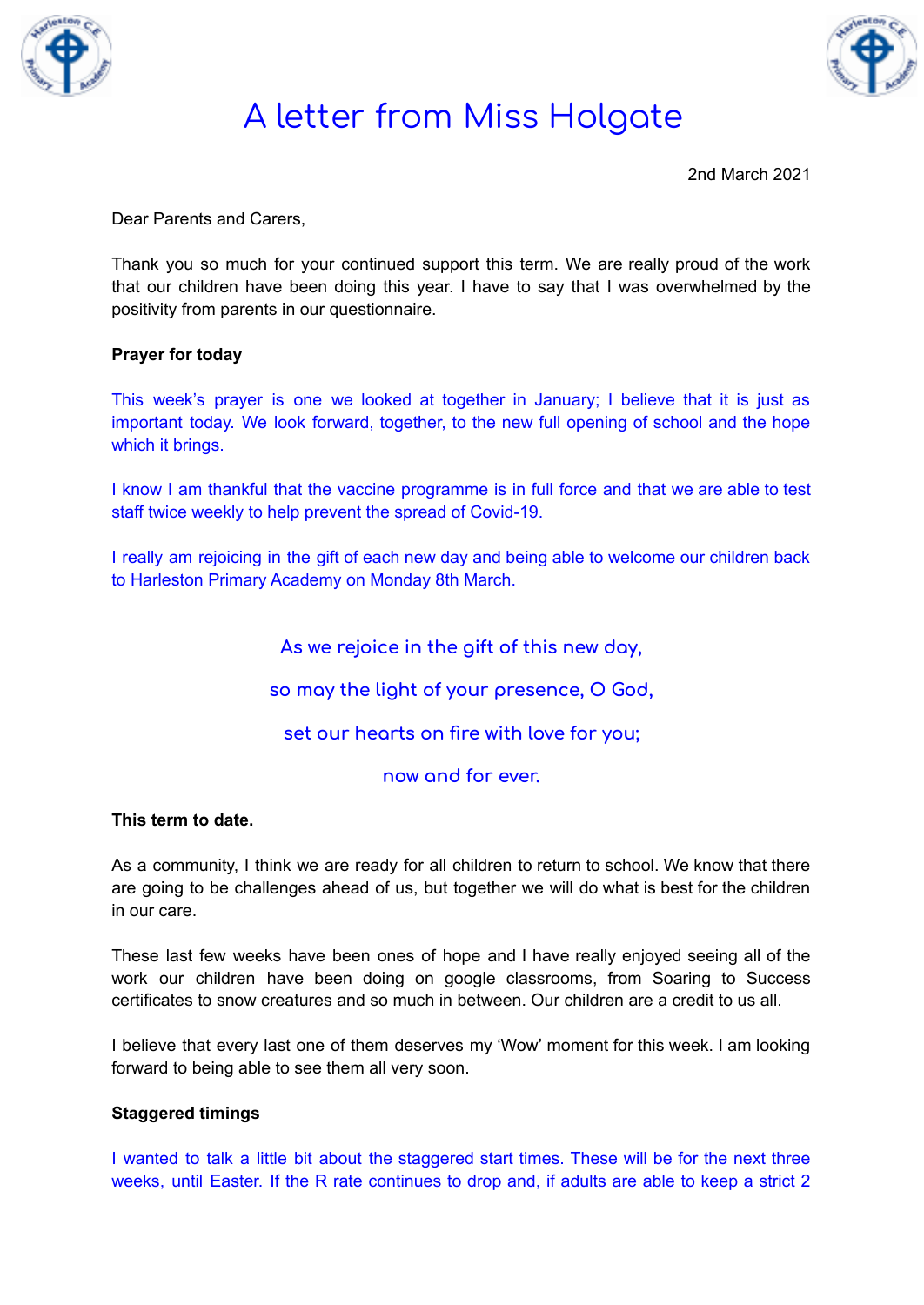



meter distance, then we are hoping to reduce this staggered start to 15 minutes. We plan to return to normal opening times by the summer, but this is Covid dependent. We know that there may have to be changes and adaptations, depending on Government advice but we are hopeful.

We decided to make the move from a 30 minute grace period of opening before Christmas, but lockdown meant that this was not implemented. This system meant that children could potentially lose 5 hours of class time a week and made it very difficult for children to settle in their classrooms in the morning, thus not giving them the best opportunities to flourish in school. The 30 minutes at the end of the day was a very similar 'lost' time because teachers were looking for which parents were collecting their children whilst also trying to support children in the classroom. It was also very clear that there were 'pressure points' at certain times both at drop-off and collection. We listened to the parents who told us that they were concerned about these times and also about adults socially distancing at these times.

We therefore made the decision to have clear, timed starts for children to enable them to have the best start and end of the day possible. This also enables us to be as Covid secure as we can. This will enable the teachers to timetable well structured lessons for your child. It will also enable our support team to plan the interventions that your child may need in the coming months.

### **Questionnaire outcomes**

Thank you to all of you who completed our questionnaire and for your honesty in the replies. This will help us in building strong links together, to enable our children to Flourish and Grow this year.

From the questionnaire responses, it was clear that some working parents would appreciate a before school club. We have been in contact with our sports providers and this is something that we will be able to offer limited spaces to after Easter. I am waiting to hear about numbers for this club. As soon as we have more information about this we will share it with you. This is a very exciting opportunity for the future.

As you will have seen from my email and questionnaire, we are very aware that there are families in the school with children in both EYFS/KS1 and KS2 and that these children have different start times. All children who this affects will be invited to a 30 minute before or after school club within their year group - this will allow those families to drop the children off at the same time. We will be assessing where we have spaces in these groups and will offer these to children of key workers first and then to other parents who may need a space.

We are really looking forward to seeing all of the children next week and we know that this year has been difficult for everyone. We have some exciting plans in place to support our children moving forward.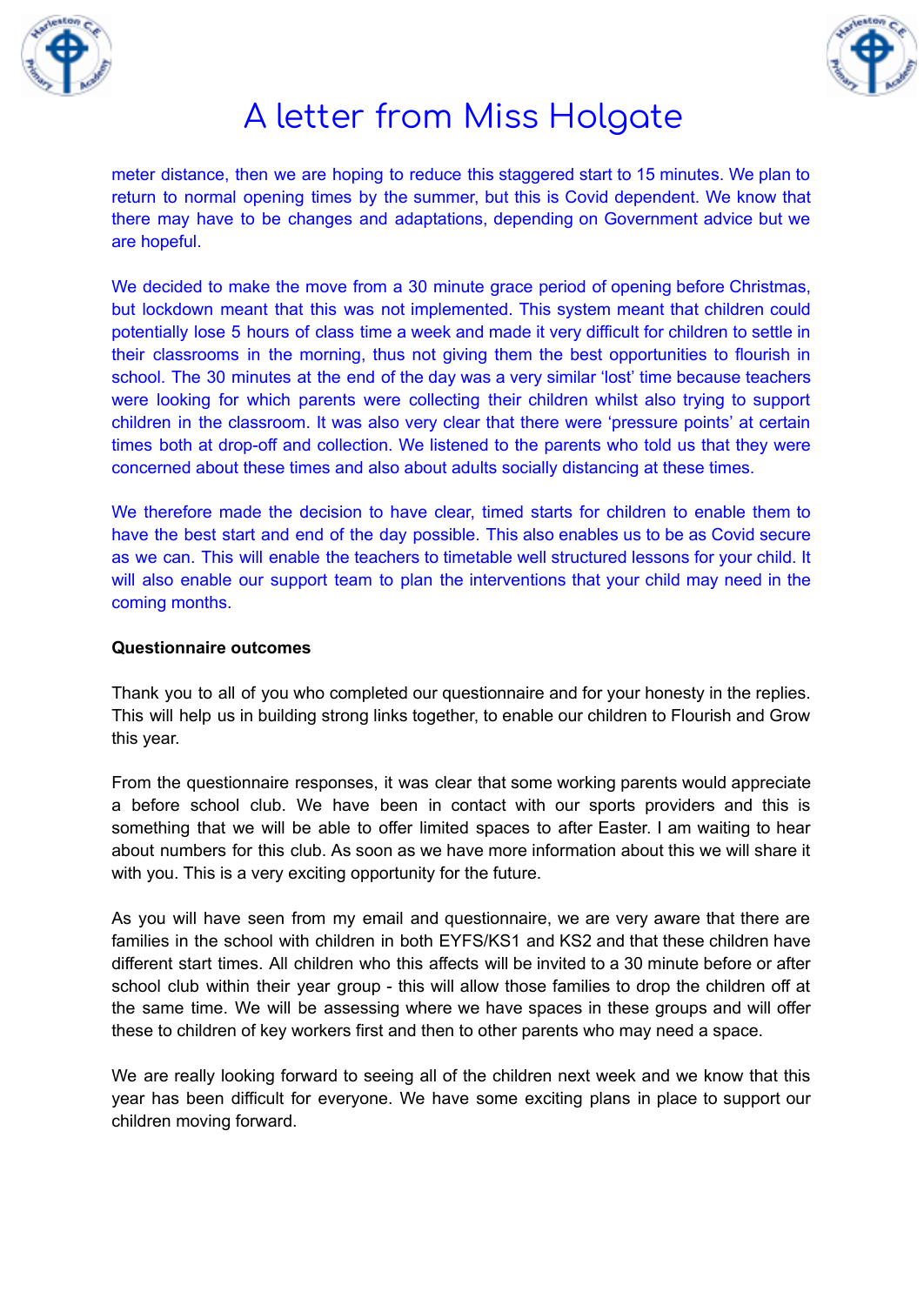



### **Lunchtimes**

We will be offering lunchtime clubs to our children to support them in rebuilding friendships and to allow them to explore different hobbies and interests. These are being run by our fantastic school team. After Easter, we are hoping to have outside providers at least twice a week.

We are fortunate enough to have a wonderful kitchen team and we will be able to offer a range of lunch options for children across the whole school.

**Key Stage 2 children** will eat their lunch in their classrooms - hot dinners are going to be available in take away containers and school cold lunches will still be available - these will be delivered to your child.

**EYFS and Key Stage 1 children** will also have a full range of meals on offer. Cold lunches and pasta will be delivered to the classroom and hot lunches will be eaten in the dining hall. We have made this decision to allow for thorough cleaning and to ensure that children do not overlap in where they are eating.

## **The first week back (8th March 2021)**

We are going to be taking Monday 8th and Tuesday 9th March to really focus on wellbeing and about the children relearning the routines within school. We understand that they may not have seen their friends in a long time and that the routines and expectations of school need to be highlighted. Each class teacher will work with their class to ensure that they are all ready and have agreed on their expectations for the coming weeks.

For the next two weeks there will be a dedicated wellbeing focus every day and class teachers will be working to ensure that children feel as safe as possible and are comfortable in school. If your child needs extra support then they may be referred to 'The Hub' for extra support.

We are expecting to deliver the same curriculum content and will not be cutting out lessons we have made the decision that an average lesson in Key Stage 2 will be 45 minutes and in Key Stage 1 the average lesson will be 30-45 minutes long. This will allow pupils to engage with a wider variety of lessons a day and will support them in the transition back to face to face learning.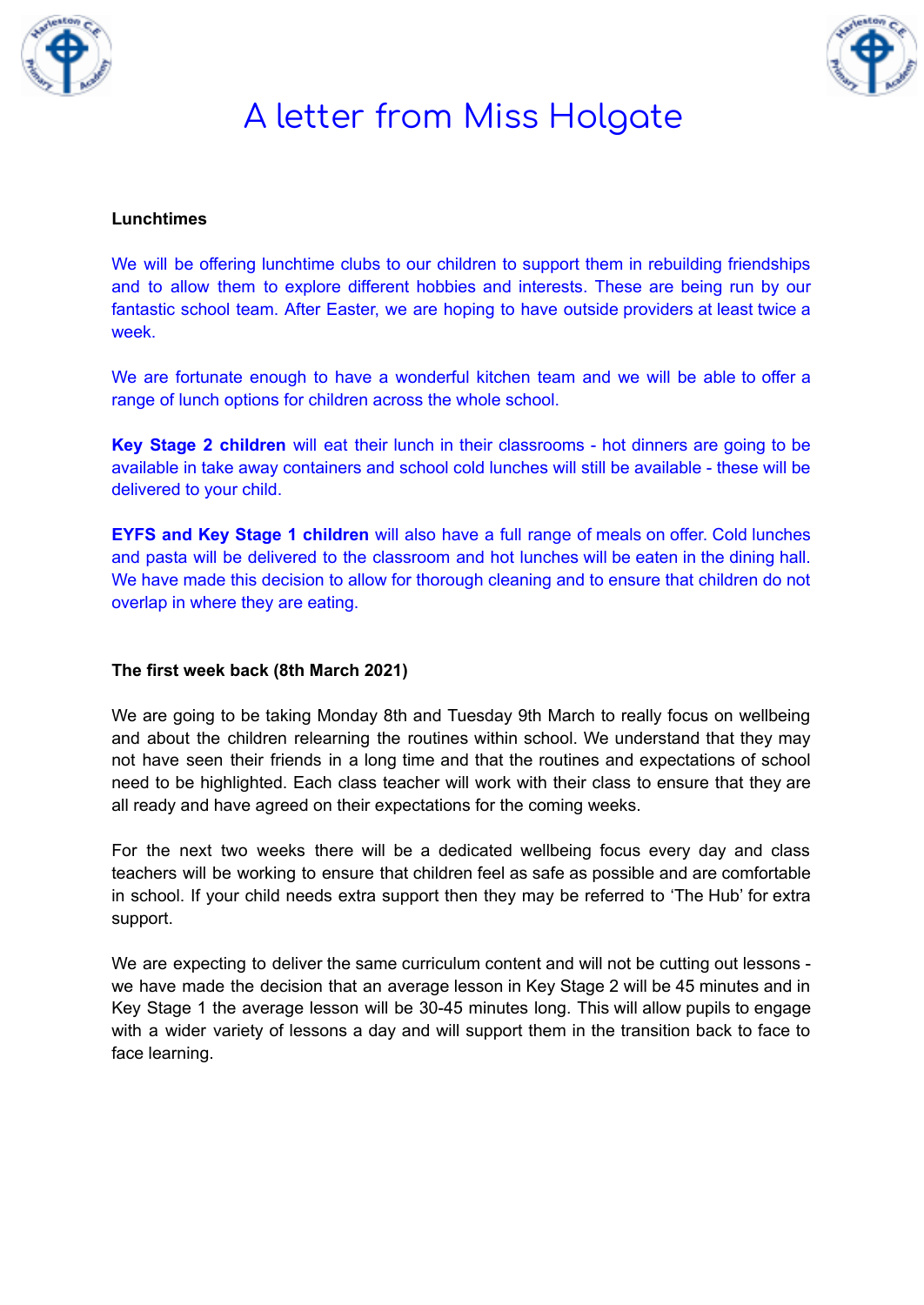



#### **Gates and timings**

Until Easter Key Stage 2 children (Year 3-6) will be in school from 9.00am - 3.00pm and Reception and Key Stage 1 children (Reception - Y2) will be in school 9.30am - 3.30pm.

If you have children across the two groups your child will be invited to a club either 9.00am - 9.30am R, Y1 & Y2 or 3.00pm - 3.30pm (Y3-6). Your child will be in a sports club with peers from **their year group**. If you have children across the key stages then your children are guaranteed a space at this club and you will receive a letter tomorrow to confirm that you would like a place. Once these places are filled we may be able to offer further spaces to Key workers.

Gate A & B (entry gates) will be open at **8.50am - 9.05am** for Key Stage 2 and Morning club drop off.

Gate A & B (entry gates) will be open at **9.20am - 9.35am** for Reception and Key Stage 1 morning drop off.

Please allow your child to walk themselves into their classroom in the morning. This has worked really well during our partial opening. Staff will be available to support them in getting to their rooms, if they are worried.

If you need to take your child to their classroom, please make a member of staff aware and they will be able to support you to do this.

Gate A & B (entry gates) will be open at **2.55pm - 3.05pm** for Key Stage 2 collection. Gate C & D are the exit gates and will open to allow you to leave the site via the one way system.

Gate A & B (entry gates) will be open at **3.20pm - 3.35pm** for Key Stage 1 and Afternoon Club collection. Gate C & D are the exit gates and will open to allow you to leave the site via the one way system.

Pupils will be collected from outside of their classroom. Key Stage 2 children at Afternoon Club will be collected from the Key Stage 2 playground.

Mr Carter has kindly put together a map so that you can see the one way system - this will be shared with all families this week.

### **Covid Restrictions**

We are still requesting that, when you are on site, a mask is worn. Staff will be wearing masks around the site and in classrooms. If children need to see staff's faces for lip reading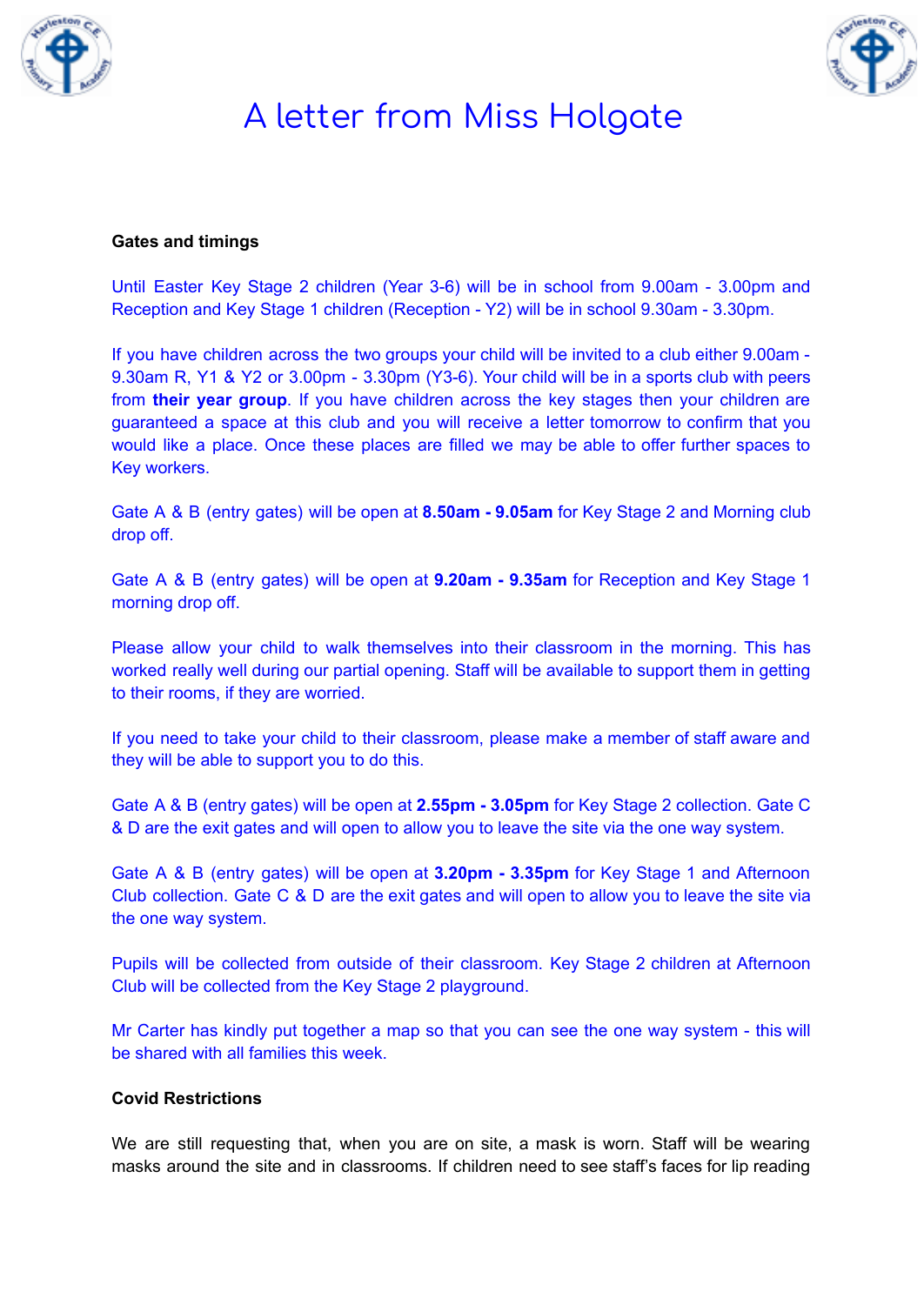



and speech and language, then a visor may be worn. We ask that parents do the same and wear a mask whilst on site. If you are not wearing a mask you will be asked why you are not doing so - this is not meant to cause offence - it is to ensure that we are keeping everyone safe.

We require all adults to remain at least 2 meters apart from each other - staff will be adhering to this and we know that our school community will ensure that they do the same, to help prevent the risk of transmission.

The office is physically closed to parents at this time, but we are happy to speak to you via MyEd, telephone or email.

We would also ask that parents do not enter the school building, unless specifically asked to do so.

## **Lateral Flow Testing**

I wanted to mention this very briefly. Primary aged children are not being offered LFT at school. I know some of you have children at ASHS and this is slightly different for them.

The Government has said that tests will be available to families of children at Primary age, but these are not through school.

I also wanted to reassure you that staff within school are offered LFT twice weekly. This will mean that we are more able to pick up adults who are asymptomatic.

#### **Easter**

With three and a half school weeks to go until the Easter Holidays, I would have hoped to have seen more of you to have been able to be around the school a lot more. It is a bizarre time for all of us and I think that the children in our care are incredible for their resilience this year.

I am excited that the 'Friends of HPA' are planning a hamper competition for children this Easter and I cannot wait to see all the lovely goodies which they can put together.

We are very fortunate to have such a dedicated and enthusiastic team here at HPA. I know I am grateful for everything that they are doing on a daily basis and the plans we have for the future are very exciting.

## **The Hub**

During this 'lockdown' we have developed our 'Harleston Hub' - more details will follow (hopefully with pictures!). The Hub is a one stop shop for support within the school. Mrs Botwright (our SENDco) and her fantastic team are going to be based there and will be able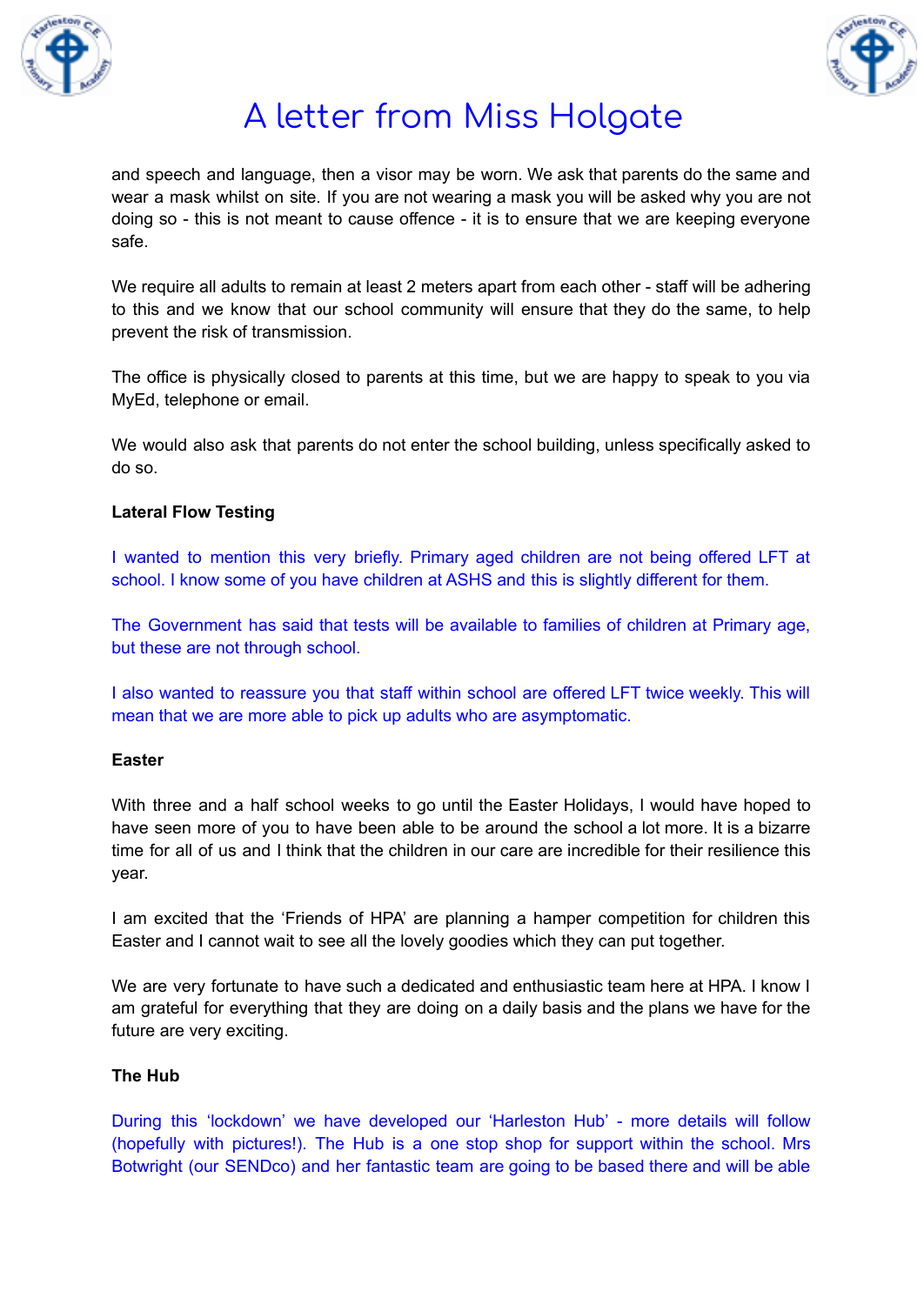



to offer a wide range of support to our children. This will include virtual 1:1 and small group work, targeted support for small groups, nurture provision and interventions. We are incredibly lucky to have such a fantastic resource at our fingertips. I am excited to share new projects and ideas from our 'Hub' in the coming months. 'The overall vision is that all pupils with SEND receive the best possible provision to enable them to Flourish by supporting to reduce their barriers to learning and give them the opportunities to grow as learners' - Mrs **Botwright** 

### **New Staff**

I know that I introduced our new starters in December, but I wanted to remind everyone of our teachers in school. The following teachers will be meeting most of the children for the first time this week (although they will know some of them from Google Classroom)

Mr Anderson - Reception Mr Taylor - Year 3 Miss Gardner - Year 5 Miss Reynolds and Miss Cuthill - Year 6

Mr Carter is our Assistant Head for Inclusion and Miss Moss is our Assistant Head for **Curriculum** 

Mrs Botwright became our SENDco and Miss Scofield became our Reading Champion in January.

#### **Feedback from parents**

I wanted to share with you some of the comments from our questionnaire. These comments are on the full opening of school from 8th March 2021.

*'I am happy that children are returning, it's so important in many ways.'*

*'Great!'*

*'A little nervous as been so long, but last time it was fab. You done amazing work'*

*'I feel that children need a routine and are willing to learn more in a school environment, I feel this is needed and better for them.'*

*'I think the teachers have done an amazing job dealing with the current situation.'*

There were lots of other comments about how people were feeling about returning to school, the overall feeling from the questionnaire is a positive one and one of hope.